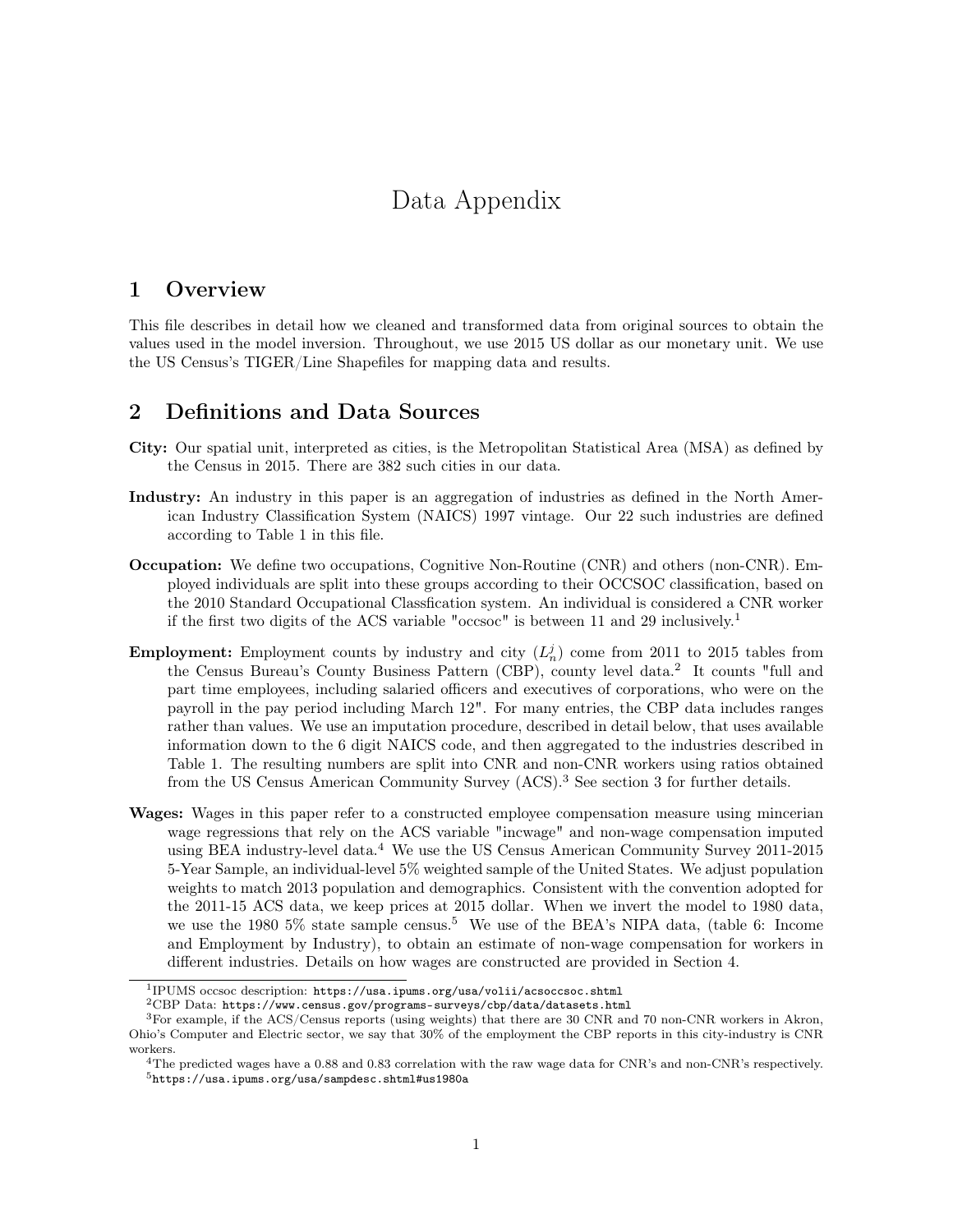| Code             | Name                                    | NAICS 1997 Abbreviation                                                                                                                                                                                                       |
|------------------|-----------------------------------------|-------------------------------------------------------------------------------------------------------------------------------------------------------------------------------------------------------------------------------|
| $\mathbf{1}$     | Non-Tradables                           | 22                                                                                                                                                                                                                            |
|                  |                                         | $447$ المبر $448$ المبر $453$ المبر $453$ المبر $454$ ر مبر $452$                                                                                                                                                             |
| $\overline{2}$   | Food and Beverage                       | 311                                                                                                                                                                                                                           |
| $\overline{3}$   | Textiles                                | $313$ المب $314$ المبر $315$ ورمبر $316$                                                                                                                                                                                      |
| $\overline{4}$   | Wood Product, Paper, and Printing       | 321                                                                                                                                                                                                                           |
| 5                | Oil, Chemicals, and Nonmetalic Minerals | $211$ $\ldots$ , $2121$ $\ldots$ , $2122$ $\ldots$ , $213$ $\ldots$ , $2123$ $\ldots$ , $324$ $\ldots$ , $325$ $\ldots$ ,                                                                                                     |
|                  |                                         | $326$ correly, $327$ correly                                                                                                                                                                                                  |
| 6                | Metals                                  | 331                                                                                                                                                                                                                           |
| $\overline{7}$   | Machinery                               | 333                                                                                                                                                                                                                           |
| $\overline{8}$   | Computer and Electric                   | 334                                                                                                                                                                                                                           |
| $\boldsymbol{9}$ | Electrical Equipment                    | 335                                                                                                                                                                                                                           |
| 10               | Motor Vehicles (Air, Cars, and Rail)    | $3361$ corrected at $3362$ corrected at $3364$ corrected at $3365$ corrected at $3366$ corrected at $3369$ corrected at $3369$ corrected at $3369$ corrected at $3369$ corrected at $3369$ corrected at $3369$ corrected at   |
| 11               | Furniture and Fixtures                  | 337                                                                                                                                                                                                                           |
| 12               | Miscellaneous                           | $3391$ $ 3399$ $-$                                                                                                                                                                                                            |
| 13               | Wholesale Trade                         | 42                                                                                                                                                                                                                            |
| 14               | Transportation and Storage              | 481, 483, 484, 485, 487, 488,                                                                                                                                                                                                 |
|                  |                                         | $486$ $ -$ , $492$ $ -$ , $493$ $ -$                                                                                                                                                                                          |
| 15               | Professional and Business Services      | $5111$ , $5112$ , $5141$ , $5142$ , $5411$ , $5412$ , $5413$ ,                                                                                                                                                                |
|                  |                                         | $5414, 5415, 5416, 5416, 5417, 5418, 54190, 54191,$                                                                                                                                                                           |
|                  |                                         | $54192, 54193, 54195, 54196, 54197, 54198, 54199,$                                                                                                                                                                            |
|                  |                                         | $54194, 551$ $\ldots$ , $5611$ $\ldots$ , $5612$ $\ldots$ , $5619$ $\ldots$ , $5613$ $\ldots$ , $5614$ $\ldots$ ,                                                                                                             |
|                  |                                         | $5615$ , $5616$ , $5617$ , $562$                                                                                                                                                                                              |
| 16               | Other                                   | $512$ $5321$ $5322$ $5323$ $5323$ $5324$ $5332$ $533$ $533$ $533$ $533$ $533$ $533$ $533$ $533$ $533$ $533$ $533$ $533$ $533$ $533$ $533$ $533$ $533$ $533$ $533$ $533$ $533$ $533$ $533$ $533$ $533$ $533$ $533$ $533$ $533$ |
|                  |                                         | $712$ $\sim$ $713$ $\sim$ $8111$ $\sim$ $8112$ $\sim$ $8113$ $\sim$ $8114$ $\sim$ $8121$ $\sim$                                                                                                                               |
|                  |                                         | $8122$ , $8123$ , $8129$ , $8131$                                                                                                                                                                                             |
| 17               | Communication                           | 5131., 51330., 51332., 51333., 51334., 51335., 51336.,                                                                                                                                                                        |
|                  |                                         | $51337, 51338, 51339, 51331, 513210, 513220$                                                                                                                                                                                  |
| 18               | Finance and Insurance                   | 521                                                                                                                                                                                                                           |
| 19               | Real Estate                             | 531                                                                                                                                                                                                                           |
| $20\,$           | Education                               | $6111, 6112, 6114, 6115, 6115, 6116, 6117, 611310$                                                                                                                                                                            |
| 21               | Health                                  | $6211$ , $6212$ , $6213$ , $6214$ , $6215$ , $6219$ , $6219$ , $6216$ ,                                                                                                                                                       |
|                  |                                         | 622                                                                                                                                                                                                                           |
|                  |                                         | $8134$ , $8139$ , $6244$ , $624310$                                                                                                                                                                                           |
| 22               | Accomodation                            | 721                                                                                                                                                                                                                           |
| 999              | [Omitted]                               | 11 <sub>1111</sub> , 482111, 482112, 491110, 814110,                                                                                                                                                                          |
|                  |                                         | 92                                                                                                                                                                                                                            |

Table 1: Industry Definitions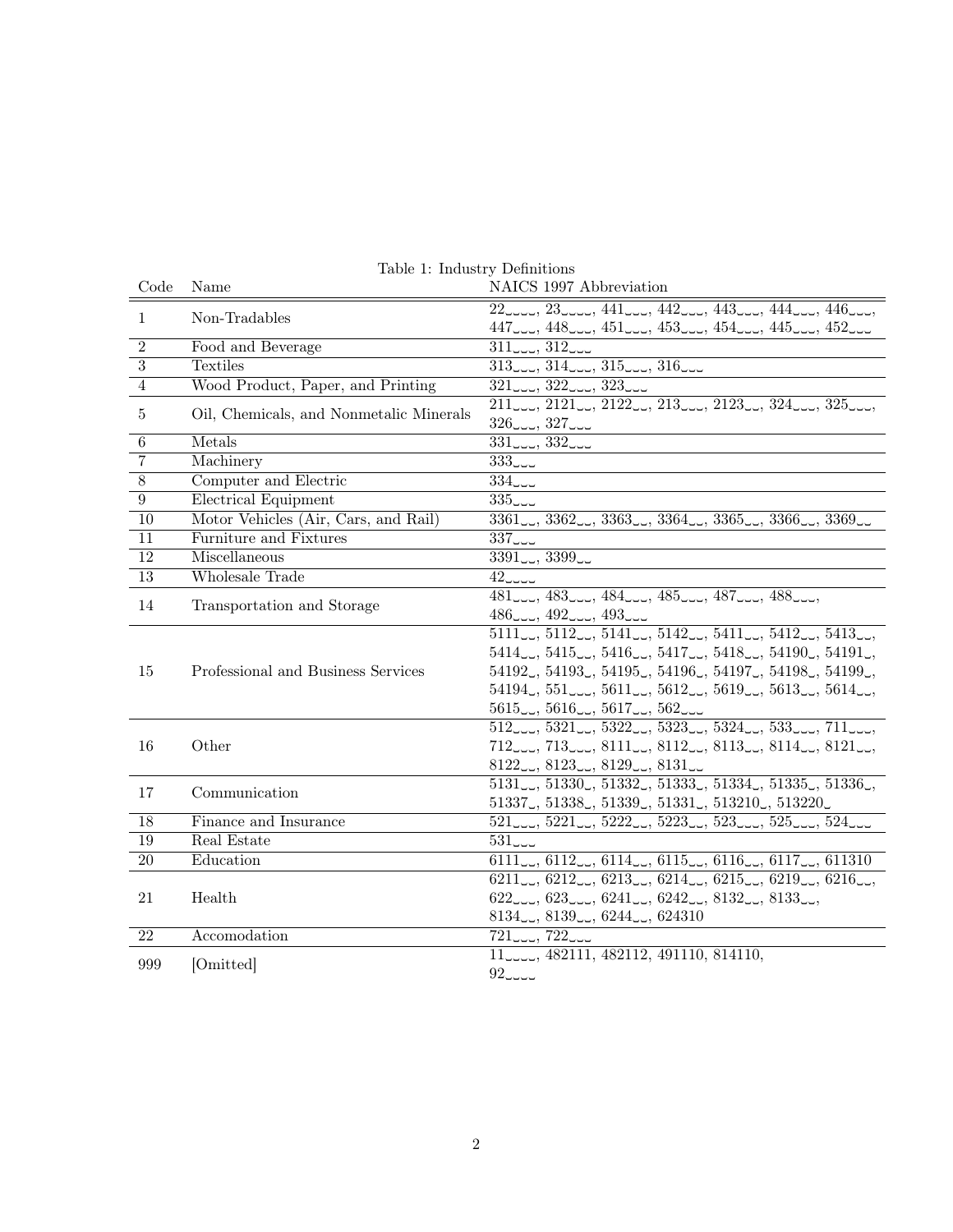- Prices Data on local consumer prices for 2011-15 come from the BEA's 2013 Regional Price Parity all items index, which we convert to 2015 values using the Personal Consumption Expenditures (PCE) price index. In addition, to invert the model using 1980 we use the PCE price index and changes in industry-level value added prices from the BEA.
- Industry Interactions Data on industry-to-industry nominal trade flows come from the BEA's "before redefinition, producer value" use table for 2011 through 2015 and the equivalent import tables for the same years. For 1980, since only industry-to-industry nominal trade flows exist, we impute 1980 imports (see section 5 for details).
- Trade Gravity coefficients for commodity trade are estimated from the US census's Commodity Flow Survey. Distances between cities are calculated in miles using Gazetteer latitude/longitude coordinates and the Haversine distance formula.<sup>6</sup> Gravity coefficients for services are obtained directly from estimates in Anderson, Milot and Yotov (2014)

# 3 Employment

# 3.1 MSA-Industry Employment  $(L_n^j)$

The CBP provides employment by county-industry codes for each year. Different years use different NAICS/SIC vintages for industry classification. When handling the 2011-2015 data we must average over the years. Thus, for 2011-2015 we adjust employment in each year t by multiplying  $L_n^{j,t}$  by  $\sum_{n,i} L_n^{j,t}/\sum_{n,i} L_n^{j,2013}$  and then average over the 5 years.  $_{n,j} L_n^{j,t} / \sum_{n,j} L_n^{j,2013}$  and then average over the 5 years.

For each county/year/industry cell, the data is either reported exactly, or suppressed, with range provided (e.g. 0-19, 20-99, etc.). As one might expect, the data is more often suppressed at higher levels of disaggregation. The 1980 CBP data uses SIC 1972 codes, the 2011 CBP uses NAICS 2007 codes, and the CBP for years 2012-2015 use NAICS 2012 codes, so we need to apply crosswalks (described in section 8.2 below) to make them comparable.

We now describe the imputation strategy to obtain employment at the lowest provided industrycounty level using language general to both NAICS and SIC codes:

1. For each classification level D, find the corresponding  $D-1$  classification level. We use the notation  $j^D \in j^{D-1}$  to denote that  $j^D$  is an industry defined in the D industry classification and that it belongs to industry  $j^{D-1}$  in the  $D-1$  classification.

2. Construct for each  $D-1$  level industries the range of possible values implied by the reported ranges at the D level, while ignoring the levels actually reported at the  $D-1$  level. Denote that range by  $\left[L^{j^{D-1},\text{low}}, L^{j^{D-1},\text{high}}\right]$ , where the lower boundary is given by

$$
L_n^{j^{D-1},\mathrm{low}}=\sum_{j^D\in j^{D-1}}\min L_n^{j^D}
$$

where  $\min L_n^{j^D}$  is the lower end of the range of possible values for  $L_n^{j^D}$ . This lower boundary is equal to the reported value for  $j^D$  when there is no data suppression at the D level. The upper boundary is defined in analogous manner.

3. For all sectors for which employment is available at the  $D-1$  level, calculate the ratio:

$$
p_n^{j^{D-1}} = \frac{L_n^{j^{D-1}} - \sum_{j^D \in j^{D-1}} L_n^{j^D, \text{known}} - L_n^{j^{D-1}, \text{low}}}{L_n^{D-1, \text{high}} - L_n^{D-1, \text{low}}}.
$$

where  $\sum_{j}D_{\in j}D_{-1}L_{n}^{j}$ <sup>D</sup>, known is the total employment in  $j^{D}$  that is either provided by the CBP (without data suppression) or has already been imputed (this may be true after the initial iteration).

4. For  $j^D \in j^{D-1}$ , impute

 $6$ https://en.wikipedia.org/wiki/Haversine\_formula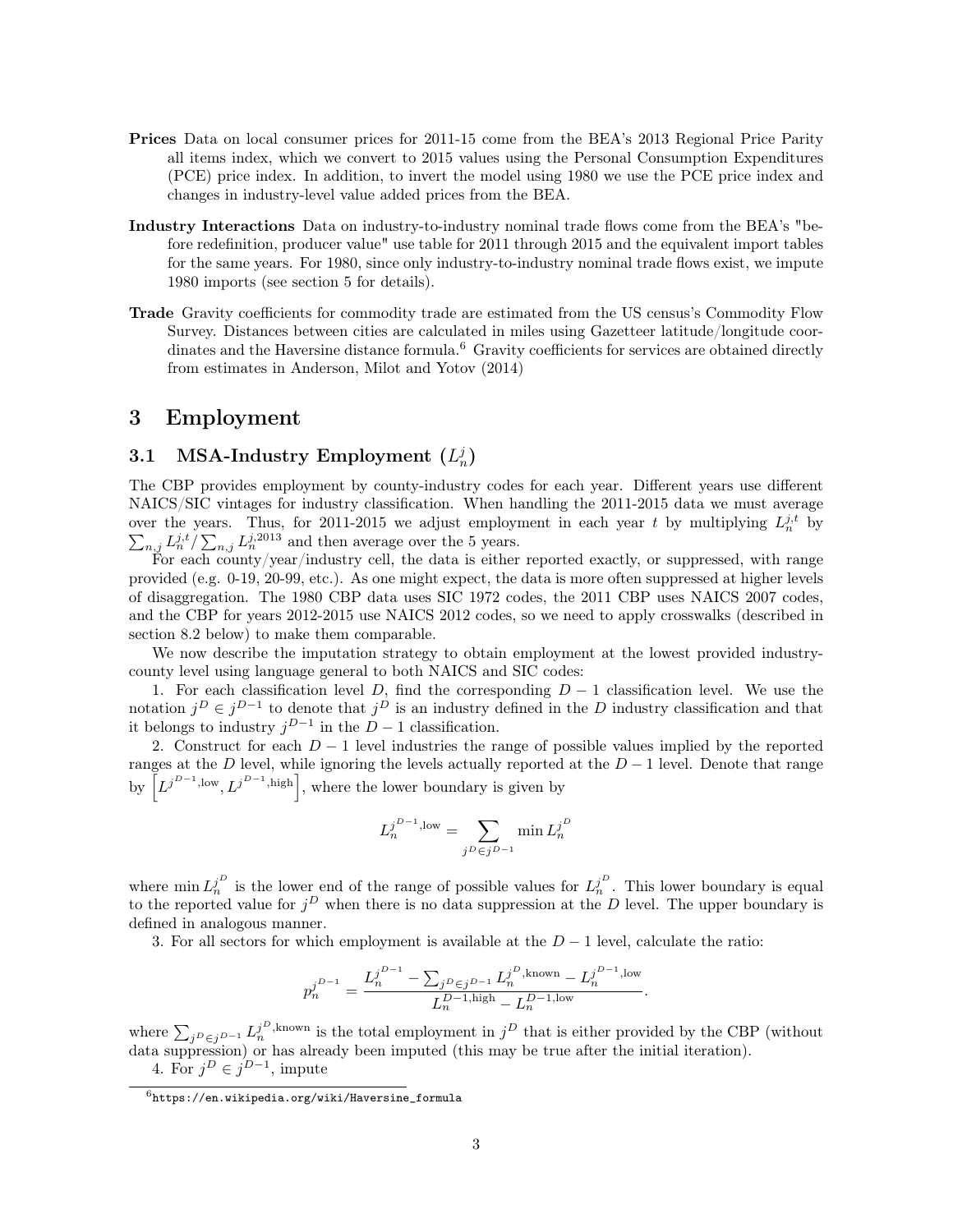$$
L_n^{j^D} = L_n^{j^D,\textnormal{low}} + p_n^{j^{D-1}} (L_n^{j^D,\textnormal{high}}-L_n^{j^D,\textnormal{low}})
$$

5. For sectors for which employment is suppressed at the  $D-1$  level, repeat the procedure at the  $D-2$  level, and then use imputed  $D-1$  values to impute D values.

6. Iterate until all D digit industries are imputed. By construction, imputed values will aggregate to every reported aggregate, and bounds are respected.<sup>7</sup> When data is suppressed at the county level, we impute employment at the  $j^D$  level by taking the midpoint of the provided range.<sup>8</sup>

## 3.2 Occupation Split by MSA-Industry

While we have obtained MSA-industry employment from the CBP  $(L_n^j)$ , we must calculate the occupation split within each MSA-industry  $(L_n^{kj})$ . In order to do this we use ACS/Census data on occupations to find the share of type  $k$  workers in a given city-industry. We include ACS individuals if (i) the variable "empstat"<sup>9</sup> is "employed", (ii) they report a positive wage (IPUMS variable "incwage" $10>0$ ) in the last 12 months, and (iii) report working approximately 50 to 52 weeks of the last year (IPUMS variable "wkswork2" is equal to 6).

### 3.2.1 Geography

The ACS provides a geographic identifier for where an individual lives called the Public Use Micro Area, or PUMA, for 2011-2015. PUMAs do not map cleanly into MSA's, so we map individuals with probability weights to 2010 counties using the PUMA to 2010 county crosswalk described below. We then drop individuals outside of MSA's. Our procedure results in duplicate observations of a single individual in different locations with an associated probability. These probability weights are multiplied by ACS person weights ( $perut^{11}$ ) to construct probability-weighted person weights, which are also used to count employment and to run weighted mincerian regressions (discussed further in 4).

When handling the 1980 Census, for which PUMA's are not available, we rely upon state-county identifiers to map individuals into 2015 CBSA's using the 2010 county to 2015 CBSA crosswalk. Note that when handling the 1980 employment data, we account for minor changes to counties that occurred between 1980 and 2015.<sup>12</sup> Furthermore, since PUMA to county probability weights are not needed for 1980, we simply use the Census provided person weights to count employment.

#### 3.2.2 Industry

The ACS provides an industry identifier for employed individuals called indnaics, which is based on but not identical to NAICS. We use the system of crosswalks described below to translate those into the industry classification described above. This procedure may result in one individual being in any one of several industries with probability weights. For the 1980 Census, we similarly translate the available ind1990 industry identifier. We then drop individuals who do not work in one of the 22 industries in table 1. Next, we multiply the probability-weighted person weights (for 2011-2015 ACS) or the person weights (for 1980 Census) by the industry allocation factor from the crosswalk to obtain a final person/industry employment weight. Final employment by industry is then calculated by multiplying the weight by an employment indicator, where the indicator is 1 if a person 1) is currently employed, 2) earns a positive wage, and 3) worked at least 51 weeks in the past year.

<sup>7</sup>Using this imputation strategy, bounds are violated only when the reported aggregates and ranges are inconsistent. This happens in about 0.002% and 0.2% of the data coverage for 2011-2015 and 1980 respectively .

<sup>8</sup>This occurs for less than 1% of the sample

<sup>9</sup> IPUMS empstat description: https://usa.ipums.org/usa-action/variables/EMPSTAT#description\_section

<sup>10</sup>IPUMS incwage description: https://usa.ipums.org/usa-action/variables/INCWAGE#description\_section

<sup>11</sup>IPUMS perwt description: https://usa.ipums.org/usa-action/variables/PERWT#description\_section

 $12$ While we found that these changes needed to be implemented in the 1980 CBP data, accounting for county changes was unnecessary in the 1980 Census.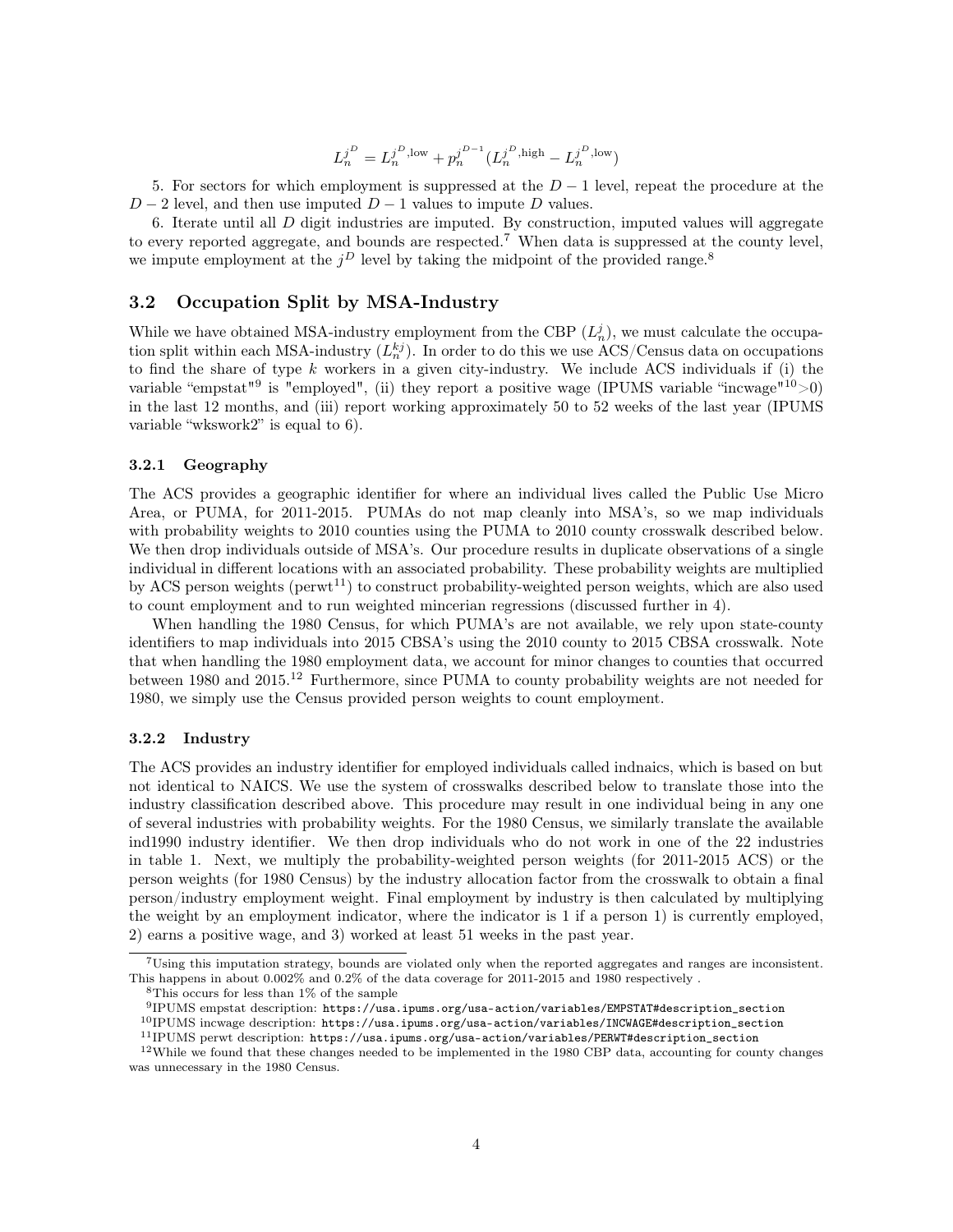#### 3.2.3 Occupation

In the 2011-2015 ACS, occupations are straightforward to assign using the ACS occsoc variable and the above defintion of occupation. Meanwhile, in the 1980 Census we apply a crosswalk as described below. Aggregating the weighted employment counts by MSA, industry, and occupation (i.e. for the ACS we sum over years) thus returns the employment distribution of interest from the ACS/Census.<sup>13</sup> Given this distribution of employment, we calculate the share of CNR workers in each MSA-industry. This occupation split is then multiplied by the MSA-industry employment count obtained from the CBP to achieve the final distribution of employment,  $L_n^{kj}$ , for the 2011-2015 model equilibrium. Since the 1980 Census only has data on a subset of MSA's we must impute the CNR split for part of the 1980 data.

### 3.2.4 Imputations for MSA's not observed from 1980 Census data

The 1980 Census only has data on the 213 cities that were classified as an MSA at that time, accounting for approximately  $80\%$  of the relevant population.<sup>14</sup> We impute employment for the remaining 169 cities. To do that, we use the fact that the CBP has industry employment for each of the 382 MSA's in 1980, which we can use to our advantage in the imputations. To carry out this imputation, for each industry  $j$  we regress the industrial composition of employment and a 1980 measure of cost of real estate services (see section 7) on the logit of the CNR share of employment in industry j. Specifically, for each industry  $j$  we run

$$
\ln\left(\frac{L_n^{CNR,j}}{\sum_k L_n^{k,j}}\right) - \ln\left(1 - \ln\left(\frac{L_n^{CNR,j}}{\sum_k L_n^{k,j}}\right)\right) = \alpha + \sum_j \beta_j \ln(L_n^j) + \beta_{\text{RE}} \ln\left(P_n^{\text{real estate}}\right) + \epsilon_n^j,
$$

where  $P_n^{\text{real estate}}$  is the price for real estate services in 1980. After undoing the logistic form on the LHS, we then use the predictions from the regressions as the shares for missing data.

# 4 Wages

Wages in the model,  $w_n^k$ , are measured as total adjusted employee compensation after controlling for observable characteristics (see section 4.2 for details) and are expressed in 2015 dollars. We primarily use ACS and Population Census data to obtain labor compensation for 2011-15 and 1980, respectively. The sample selection and assignment of individuals to industries, occupations and locations is done as described in Section 3.2 above. First, NIPA data is aggregated to our industry classification using the crosswalk, described in section 8.2, from BEA 71 industries to our industry classification. Throughout, we express wages in 2015 dollars as implied by the PCE price index.<sup>15</sup>

#### 4.1 Accounting for non-wage compensation

To account for nonwage compensation, we construct an employee compensation variable from wages observed in the ACS/Census and non-wage compensation in the NIPA data. To do that, we use the ratio of employee compensation to wages and salaries by industry observed in the BEA's NIPA data to adjust the reported ACS/Census wage for that individual.

For each industry, the BEA provides a measure of total compensation of employees<sup>16</sup> and wages and salaries for each industry.<sup>17</sup> NIPA tables are defined using the BEA's 71 industries, which we map into our  $J$  industries using the two BEA 71 industry crosswalks descibed in section 8.2. We then multiply

<sup>15</sup>See BEA Table 2.3.4. Price Indexes for Personal Consumption Expenditures by Major Type of Product.  $^{16}$ Found in Table 6.2B (for 1980) and Table 6.2D (for 2011-2015). under the NIPA data

 $13$ We sum ACSs over the years because we are trying to find occupational shares of industry/city employment. So while ideally we would take weighted averages of ACSs over the years, adding them up amounts to the same.

<sup>&</sup>lt;sup>14</sup>While we use the 1980 5% state sample that has county identifiers, the 1980 census suppresses the county id in counties with population less than 100,000 people. This suppression eliminates our ability to identify 169 MSA's.

<sup>17</sup>Found in Table 6.3B (for 1980) and Table 6.3D (for 2011-2015) under the NIPA data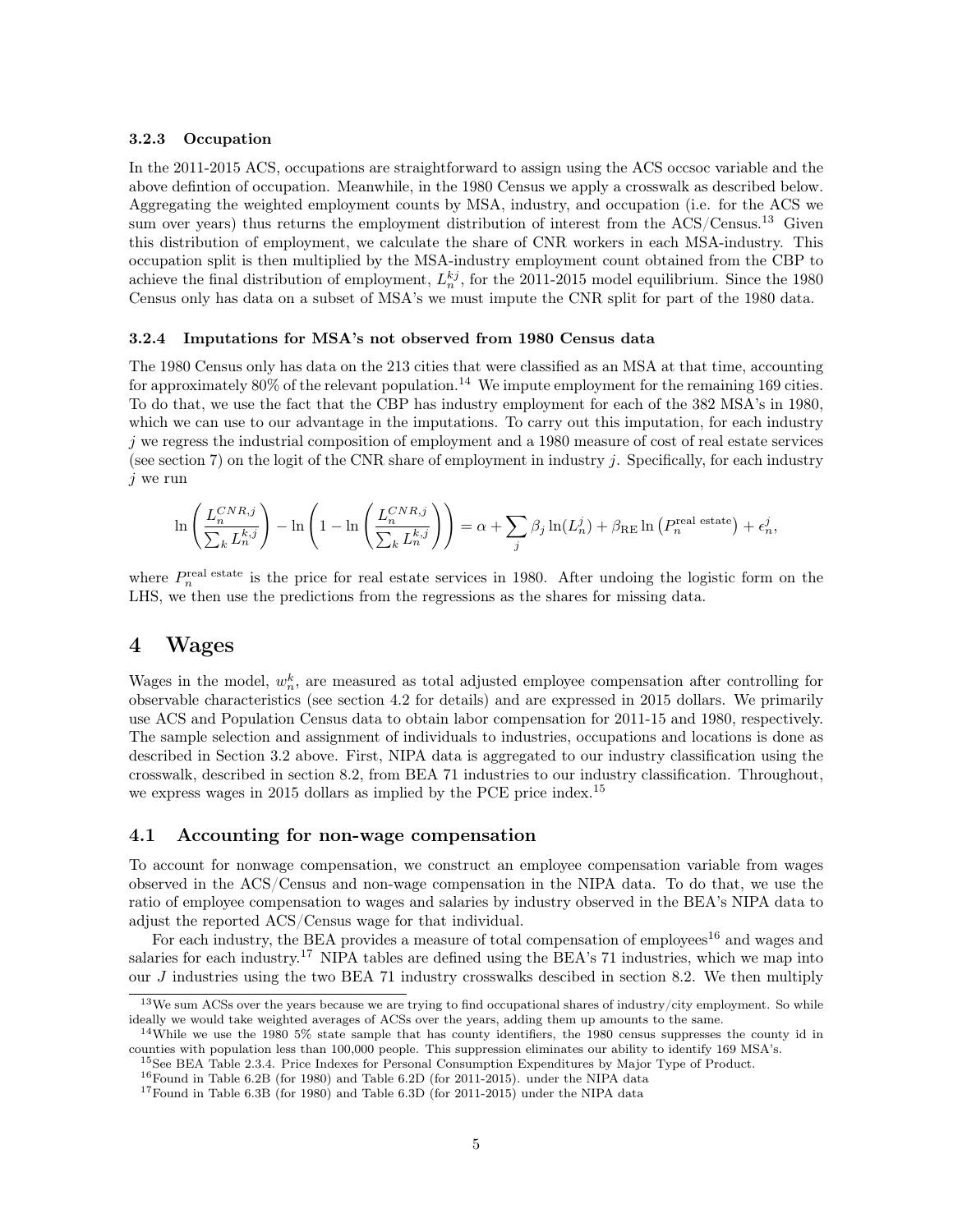the compensation to wages ratios by the earnings reported in the ACS to obtain full labor compensation measures for each worker. When doing this, we need to account for the fact that differences in industry classification between the ACS and our reference industry classification may imply that some workers are assigned to different industries with different probabilities (see section 3.2.2).

To aggregate NIPA data between 2011 and 2015, while accounting for differential changes in prices and relative sector size, we adjust industry level values for total compensation and total wage and salaries by the ratio of gross output in 2013 to gross output in each of the years.<sup>18</sup> For years 2011-2015, compensation and wages and salaries are then averaged over the 5 years, after which we can obtain a ratio of compensation to wages and salaries. This ratio is multiplied by the measure of wages provided by the ACS/Census to account for non-wage compensation. Letting the earnings in the ACS be  $e_n^{j,k}$ , the BEA's compensation of employees be  $COE^{t,j}$ , wages and salaries be  $WS^{t,j}$ , and gross output be  $GO<sup>t</sup>$  for year t and industry j, then our new measure of wages for 2011 to 2015 is

$$
\hat{w}_n^{k,j} = e_n^{k,j} \left[ \frac{\sum_t \left( \frac{COE^{t,j}}{GO^t} \right) / 5}{\sum_t \left( \frac{WS^{t,j}}{GO^t} \right) / 5} \right],
$$

where in 1980 it is

$$
\hat{w}_n^{k,j} = e_n^{k,j} \times \frac{COE^{1980,j}}{WS^{1980,j}}.
$$

### 4.2 Mincerian regression

Take  $\hat{w}_n^k(i)$  to be the employee compensation variable constructed as above for some individual i. We run the following mincerian regression for CNR and non-CNR workers separately, weighted as described in section 3.2.1:

$$
\ln \hat{w}_n^k(i) = c^k + X(i)\beta^k + d_n^k + u_n^k(i)
$$

where  $c^k$  is a constant,  $X(i)$  is a set of controls with occupation-specific coefficients  $\beta^k$ ,  $d_n^k(i)$  is an occupation-city dummy, and  $u_n^k(i)$  is an error term. Our controls  $X(i)$  are variables for educational attainment, english ability, marital status, veteran status, race, sex, and whether they've had a child in the last year,<sup>19</sup> and continuous variables for potential experience<sup>20</sup> and number of years in the United States.

## 4.3 Adjusted wages

Given the mincerian regressions above, adjusted wages are defined to be

$$
w_n^k = exp\left(c^k + \left(\frac{1}{L^k}\sum_{i \in k} X(i)\right)\beta^k + d_n^k\right)
$$

representing the "average" employee compensation of a worker in occupation k working in city n while assuming that workers have otherwise identical characteristics between cities. After calculating adjusted wages, we use the PCE price index to bring 1980 and 2015 dollars to 2013 dollars.

#### 4.3.1 Imputations for 1980

As explained above we must impute wages for the remaining 169 cities. To carry out this imputation, we follow the same procedure described in section 3.2.4, but with log adjusted wages in the left-hand-side of the imputation regression.

<sup>18</sup>Gross output is measured using the BEA's Use tables (after subtracting net imports) as described in section 5 <sup>19</sup>For 1980 we infer this variable by using information on the age of their youngest child.

 $20$ (potential experience) = (age) - (years in education) - 6, where (years in education) is inferred from reported educational attainment.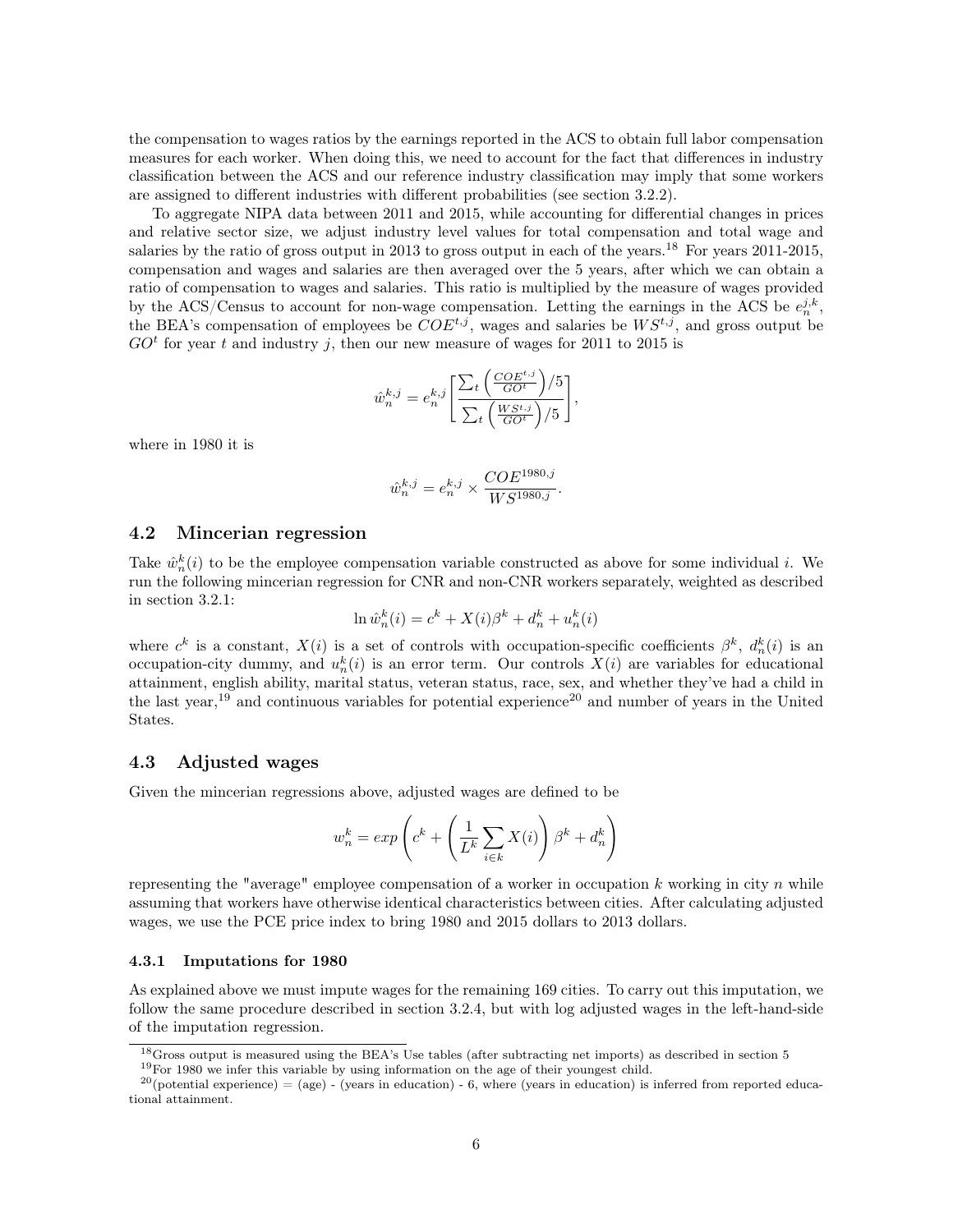# 5 Industry Interactions

To choose production flow parameters of the model, we make use of the BEA Use tables (Before Redefinition) at the 71 industry summary level and also the corresponding import tables, from 2011 to 2015. The use table reports the amount purchased from one US industry by another, as well as value added broken down into total employee compensation and gross operating surplus. The import table reports the amount imported to the US by each US industry from corresponding industries in other countries.

We first aggregate values in both the use and import tables to our industry classification using a crosswalk constructed as described in Section 8, below.<sup>21</sup> We then subtract the imports from each cell of the use table for each year. We define total output by industry to be the column sum (materials sold plus employee compensation plus operating surplus), and total output in the economy to be the sum of output by industry over the included industries in table 1. Using the ratio of total output in the economy for each year to 2013, we adjust the values in 2011, 2012, 2014, and 2015 to 2013 terms, then take the average of all 5 years.

In summary, let  $U^{t,jj'}$  be the use materials purchased and  $I^{t,jj'}$  be the materials imported by industry j from industry j' in year t. Furthermore, let  $EC^{t,j}$  be employee compensation and  $OS^{t,j}$  be operating surplus, such that  $EC^{t,j} + OS^{t,j}$  is the total value added by industry j in year t. Then we define the industry flows net of imports as  $M^{t,jj'} = U^{t,jj'} - I^{t,jj'}$ , and the 2011-2015 average as

$$
M^{jj'} = \Big(\sum_t M^{t,jj'} \times \frac{\sum_{jj'} M^{2013,jj'} + EC^{2013,j} + OS^{2013,j}}{\sum_{jj'} M^{t,jj'} + EC^{t,j} + OS^{t,j}} \Big) /5.
$$

While the Use table is available for 1980, the import table is not. To obtain trade flows net of imports we assume that the share of imports in gross output is the same in 1980 as in the 2011-2015 averaged period at the industry level, but allow for the national share of imports in gross output to reflect 1980 data. To carry this out, we calculate the share of imports in gross output for the averaged 2011-2015. We then account for national changes to the import share from 1980 to 2011-2015 by multiplying the share of imports in gross output in the averaged 2011-15 period by the ratio of the national import share in 1980 to the national import share in a 2011-2015 average. The 1980 industry flows net of imports, where  $I^{13,jj'}$  refers to imports in the averaged 2011-2015 period, is thus

$$
M^{jj'} = U^{1980,jj'} \left( 1 - \frac{I^{13,jj'}}{M^{13,jj'}} \right) \times \frac{I^{1980}/M^{1980}}{I^{13}/M^{13}},
$$

where  $I^{1980}, M^{1980}, I^{\bar{13}}, and M^{\bar{13}}$  are national aggregates.<sup>22</sup>

We interpret gross output reported in this table as compensation for capital investment in equipment and real estate structures. To make the data consistent with modeling assumptions of zero profits, we adjust the table in the following way. Greenwood, Hercowitz, and Krussel (1997) measure the share of equipment in value added as 17%. For some industries, 17% of value added is greater than the reported gross industry surplus. So we take capital investment to be the minimum of gross operating surplus or 17% of value added and subtract this from gross operating surplus; hence, capital investment,  $CI<sup>j</sup>$ , is defined as

$$
CIj = \min (0.17 \times (ECj + OSj), OSj).
$$

We then increase purchases of materials from all industries by the amount subtracted (holding the ratios between rows constant) to keep industry output constant. Thus, the input-output matrix becomes

 $^{21}$ we omit scrap, used goods, noncomprable imports, and government in addition to the omitted industries in Table 1.  $^{22}$ The national ratio can be calculated using import data from BEA International Transactions (Annual) Table 1.1, line

<sup>10</sup> and GDP data from BEA Gross Domestic Product (Annual) Table 1.1.5, line 1.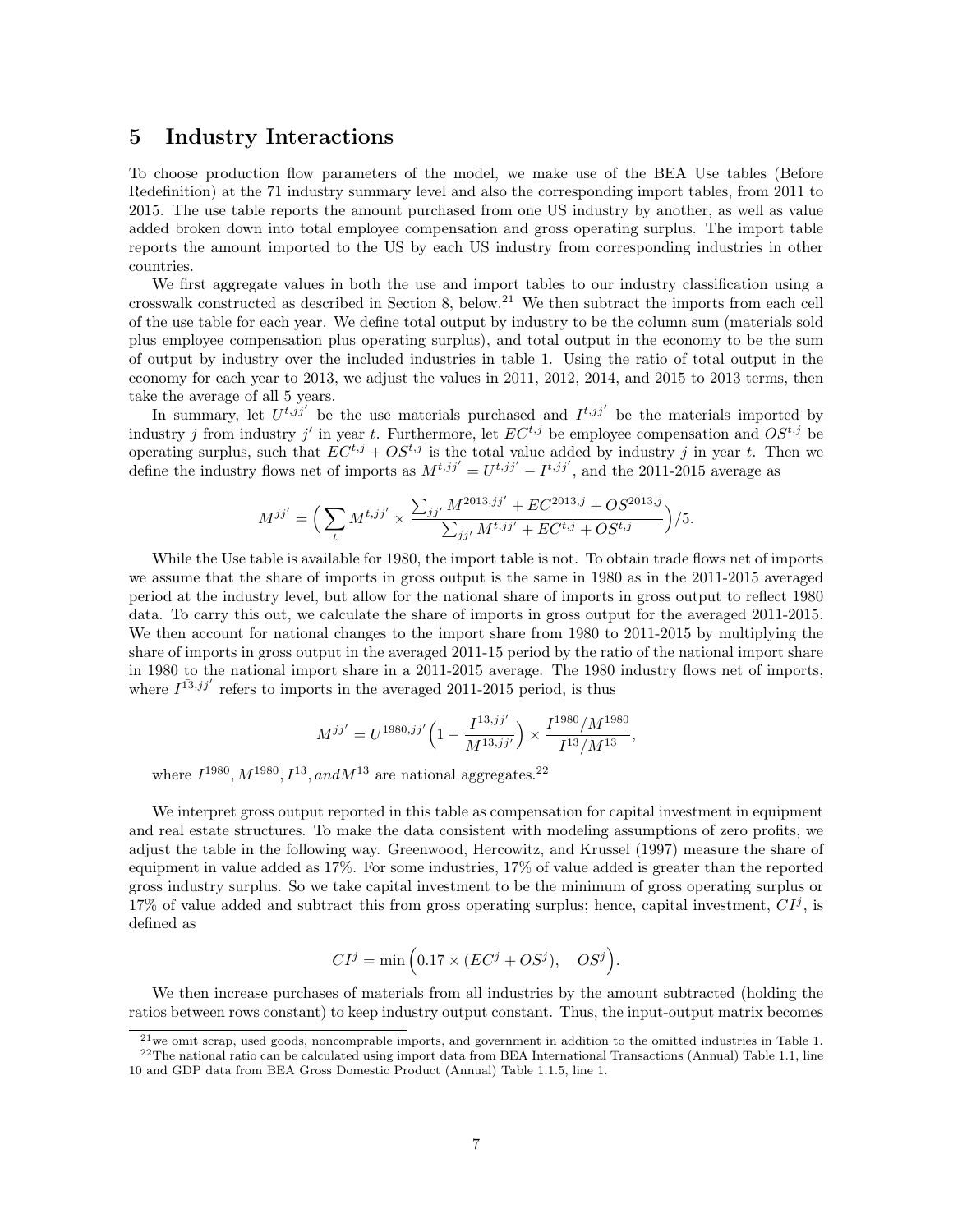$$
M^{jj'} = M^{jj'} \times \frac{\sum_{j'} M^{jj'} + CI^j}{\sum_{j'} M^{jj'}}.
$$

The remaining operating surplus is interpreted as compensation for owning structures, and added to purchases from the Real Estate sector and to Real Estate's gross operating surplus, such that purchases from real estate becomes

$$
M^{j,RE} = M^{j,RE} + (OS^j - CI^j), \quad \forall j \neq \text{Real Estimate}.
$$

This results in our input-output table, which has no operating surplus (except in Real Estate, where it is interpreted as rental income). Operating surplus is then

$$
OSj = \begin{cases} \sum_{j} (OSj - CIj), & j = \text{Real Estimate} \\ 0, & j \neq \text{Real Estimate} \end{cases}.
$$

## 6 Trade costs

Trade costs,  $\kappa_{n'n}^j$ , are a function of the distances between MSA's and gravity coefficients. As described above, distances between MSA's are calculated using haversine distances with U.S. Census Gazetteer coordinates. In order to estimate the gravity coefficients, we use the Public Use Microdata (PUM) File for the 2012 Commodity Flow Service. The PUM File includes, among other data, shipment level observations. For each shipment it has information on the total value and on the Great Circle distance covered. It also includes information on CFS area of origin, the CFS area of destination and a 2012 NAICS classification and a weighing variable that we use when consolidating across the individual observations. After using the 2012 NAICS to our  $J$  industries crosswalk, we consolidate the microdata into a data-set where each observation is characterized by an industry, an origin and a destination. This consolidated data-set includes, for each observation, the average Great Circle distance between origin and destination, and the total value shipped. At this point we are interested in estimating the gravity coefficients.

From the model, we have that

$$
\pi_{nn'}^j X_n^j = \frac{\left(\kappa_{nn'}^j x_{n'}^j\right)^{-\theta^j}}{\sum_{n'} \left(\kappa_{nn'}^j x_{n'}^j\right)^{-\theta^j}} X_n^j
$$

Taking logs and applying  $\kappa_{nn'}^j = \left(d_{nn'}^j\right)^{t_n^j}$ ,

$$
\ln\left(\pi_{nn'}^j X_n^j\right) = \ln\left(X_n^j\right) - \theta^j \ln x_{n'}^j - \ln \sum_{n'} \left(\kappa_{nn'}^j x_{n'}^j\right)^{-\theta^j} - \theta^j t_n^j \ln d_{nn'}^j
$$

We can therefore estimate  $g^j \equiv \theta^j t_n^j$  from the gravity regressions:

$$
\ln\left(\pi_{nn'}^j X_n^j\right) = \mu_n^j + \nu_{n'}^j - g^j \ln d_{nn'}^j
$$

where  $\mu_n^j$  is an destination dummy,  $\nu_{n'}^j$  is an origin dummy,  $\ln d_{nn'}^j$  is log distance between origin  $n'$ and destination n and  $\ln \left( \pi_{nn'}^j X_n^j \right)$  is log bilateral trade-flow from origin n' to destination n. <sup>23</sup> We estimate the regression equation by OLS.

<sup>&</sup>lt;sup>23</sup>Note that  $\ln d_{nn'}^j$  here is the distance between the shipment origin and destination provided by the CFS. Only when calculating  $\kappa_{nn'}^j$  do we use distances between MSA's calculated using haversine distances with U.S. Census Gazetteer coordinates.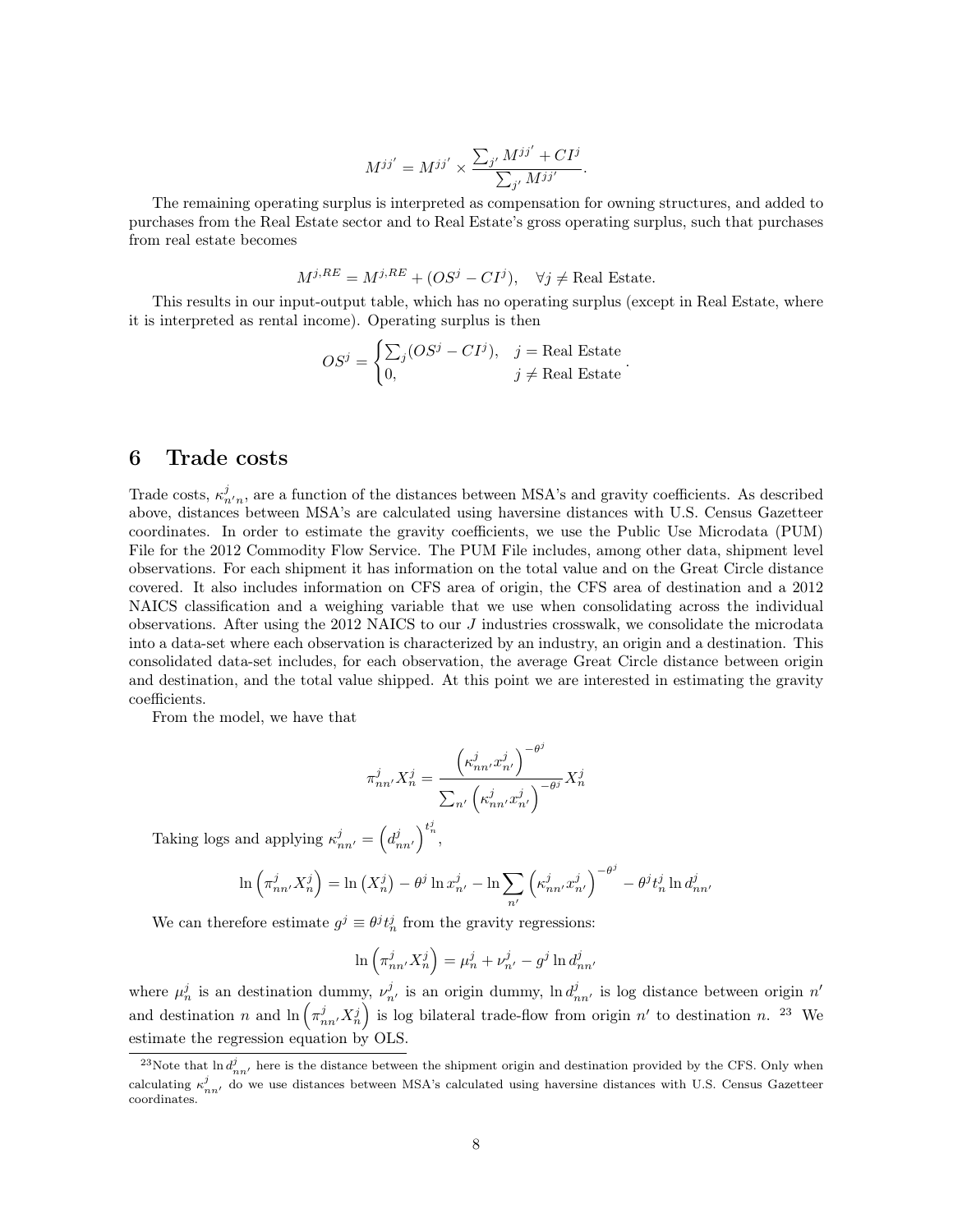We run this regression for each of the  $J$  industries separately, but replace the estimates for the non-tradable industries (i.e. real estate and retail, construction, and utilities) with  $g^{j} = 9999$ . For service industries we use coefficients estimated by Anderson, Milot and Yotov  $(2014)$ , Table 1.<sup>24</sup>

# 7 Prices

Prices in our model vary across industries and cities. Since data on industry prices alone,  $P<sup>j</sup>$ , is only a measure of price level within industry over time, we choose  $P<sup>j</sup>$  to be a normalization on prices, which is described further in the appendix in the paper. Below we will discuss how we measure prices across both cities and industries and how we measure price changes within industry over the span of 1980 to 2011 to 2015.

# 7.1 Joint distribution of prices,  $P_n^j$

To obtain prices for the non-tradable industries (i.e. real estate and retail, construction, and utilites) we require a spatial distribution of prices on rents, goods, and services. For these prices we use the BEA's Regional Price Parities (RPP) for 2013. In the RPP the BEA explicitly provides measures of goods and services, which they decompose into "rents" and "other", the latter of which we take to be a measure of service prices in our model. Of the industries in the paper, we take the following industries to have prices represented by the RPP's goods measure: Food and beverage, Textiles, Wood, paper, and printing, Oil, chemicals, and nonmetalic minerals, Metals, Machinery, Computer and electronics, Electrical equipment, Motor vehicles (air, cars, and rail), Furniture and fixtures, and Miscellaneous manufacturing. We then leave the following service industries to be represented by "other": Nontradables, Wholesale trade, Transportation and storage, Professional and business services, Other, Communication, Finance and insurance, Education, Health, and Accomodation. Details on how prices in the model are inverted can be found in the appendix in the paper.

### 7.1.1 Regional price parities for 1980

Since the BEA has only published the RPP as far back as 2008, we assume that the spatial distribution of prices for goods and services has remained constant over time (i.e. we use the same distribution as in 2013). For the distribution of rents in 1980 we use CoreLogic HPI, which tracks changes in the price of rents in each MSA over time. We can then divide the RPP for rents in 2013 by the HPI to obtain the distribution of rents in 1980.<sup>25</sup>

Since HPI data is proprietary, as an alternative to using he HPI data as the default method to calculate rents for the 1980 equilibrium, we also measure rents with the ACS/Census samples by following the rental imputation procedure in Diamond (2016). Following her strategy, imputed rents are the value of (monthly) rent for renters and the home value times  $0.0785/12$  for home owners.<sup>26</sup> This strategy provides the percent change in rental prices across MSA's for only the 213 MSA's available in the 1980 data. To impute the remaining 169 rental price changes, we run a regression of the industrial composition of employment in city n on the log of the rental price percent change. Provided this measure of rental changes, we can apply the same procedure as under the HPI data to obtain the distribution of rents in 1980 expressed in 2015 dollars. We find that the correlation is 0.44

To obtain the distribution of prices across cities,  $P_n$ , we have from the model that

$$
P_n = \prod_j \left(P_n^j\right)^{\alpha^j}
$$

<sup>24</sup>These industries are Wholesale trade, Transportation and storage, Professional and business services, Other, Communication, Finance an insurance, Education, Health, and Accommodation

 $^{25}\mathrm{As}$  with wages, we use the PCE price index to adjust the 1980 distribution of rents to 2015 dollars.

<sup>26</sup>The specific IPUMS variables used are 'RENT' for monthly rent, 'VALUEH' for home value, and 'OWNERSHP' for the home ownership indicator. As a baseline, we only use the imputed rent for homeowners as our measure.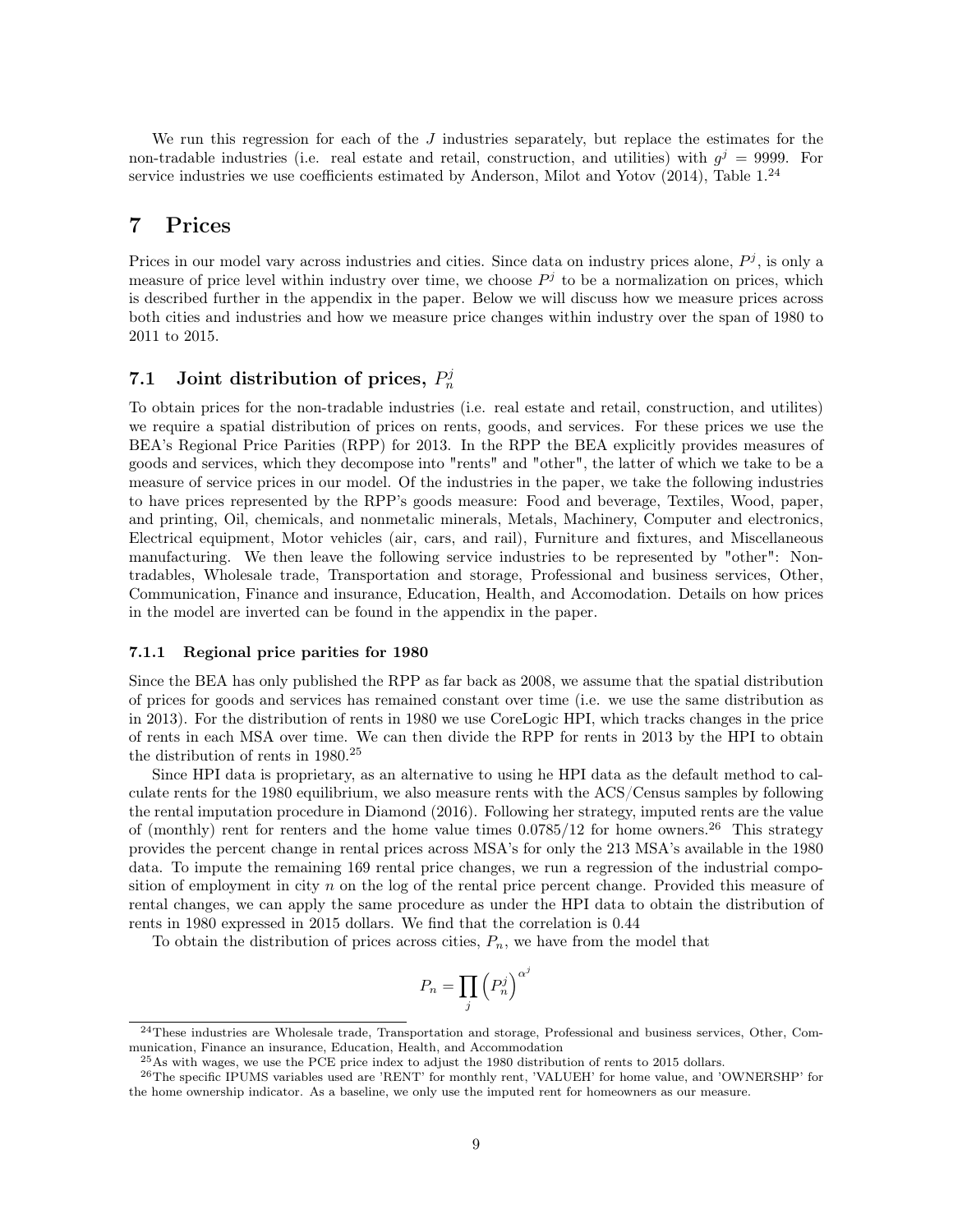As mentioned earlier industry prices are chose to be a normalization for 2011 to 2015. We will now discuss how we make within industry price adjustments for  $P<sup>j</sup>$  in 1980.

# 7.2 Industry level prices

We adjust  $P<sup>j</sup>$  to account for inflation over the span of years from 1980 to 2011-2015 by using the BEA's Chain Type Price Indexes for Value Added by Industry. Provided at the BEA's 71 industry summary level defined with NAICS 2007, we map the provided industries into our own industry definitions using the appropriate crosswalk defined in section 8.2. We translate prices from the BEA's classification to ours by taking a value-added weighted geometric means of price indices. Lastly, we multiply the price indexes for 1980 by the ratio of the 2013 PCE to the 1980 PCE to adjust for inflation. When we invert prices from the model for 1980 we can then apply this adjustment to industry level prices from the 2011-2015 inversion in order to obtain a measure of prices resulting from productivity growth over time.

# 8 Crosswalks

Our data come from many different sources, many of which use different geographic and industry classifications that need to be made consistent.

## 8.1 Geographic crosswalks

The geographic unit of analysis for the paper is 2015 MSA's; however, the spatial data we use is made available at either the PUMA (ACS/Census) or county (CBP) level. Since MSA's are composed of sets of counties (i.e. no MSA contains a portion of a county), we can cleanly map counties to 2015 MSA's. The mapping from PUMA's to MSA's requires further assumptions. This and all other geographic crosswalks are taken from the Missouri Census Data Center.<sup>27</sup> Below are the geographic crosswalks used throughout the paper.

- 1980/2010 County to 2015 CBSA: Given that the CBP for 2011 to 2015 is defined with 2010 counties, we download the crosswalk from 2010 counties to 2015 MSA's from the MCDC. When handling the 1980 CBP data we account for any changes to county definitions between 1980 and 2010 by referring to the Census's account of county changes.<sup>28</sup> Otherwise, the crosswalk from 2010 counties to 2015 MSA's can be applied to the 1980 CBP data in order to calculate the 1980 employment level in 2015 defined MSA's.
- 2000/2010 PUMA to 2015 CBSA: Since the ACS provides 2000 PUMA's for 2011 and 2010 PUMA's for years 2012 through 2015, we download from the MCDC crosswalks from 2000 and 2010 PUMA's to 2010 counties, with an allocation factor constructed from employment proportions. We then merge on the county to MSA crosswalk to obtain the final PUMA to MSA crosswalk. Note that the 1980 Census does not provide PUMA's (only counties), and so the same 2010 county to 2015 MSA crosswalk can be used as described above.

### 8.2 Industry crosswalks

As explained above, the 22 industries in the model ("ModelInds") are based off NAICS 1997 codes. Different industry classifications crosswalks with allocation factors are often not available, but concordances from a given classification to NAICS 1997 usually are or can easily be constructed. We construct crosswalks using these concordances using the following procedure: for each duplicated industry identifier in the given classification, suppose that there is an equal probability the observed value is in each NAICS 1997 code. We then sum these probabilities within our industries, which produces a crosswalk from the

<sup>27</sup>Missouri Census Data Center: http://mcdc.missouri.edu/websas/geocorr14.html

<sup>28</sup>https://www.census.gov/geo/reference/county-changes.html